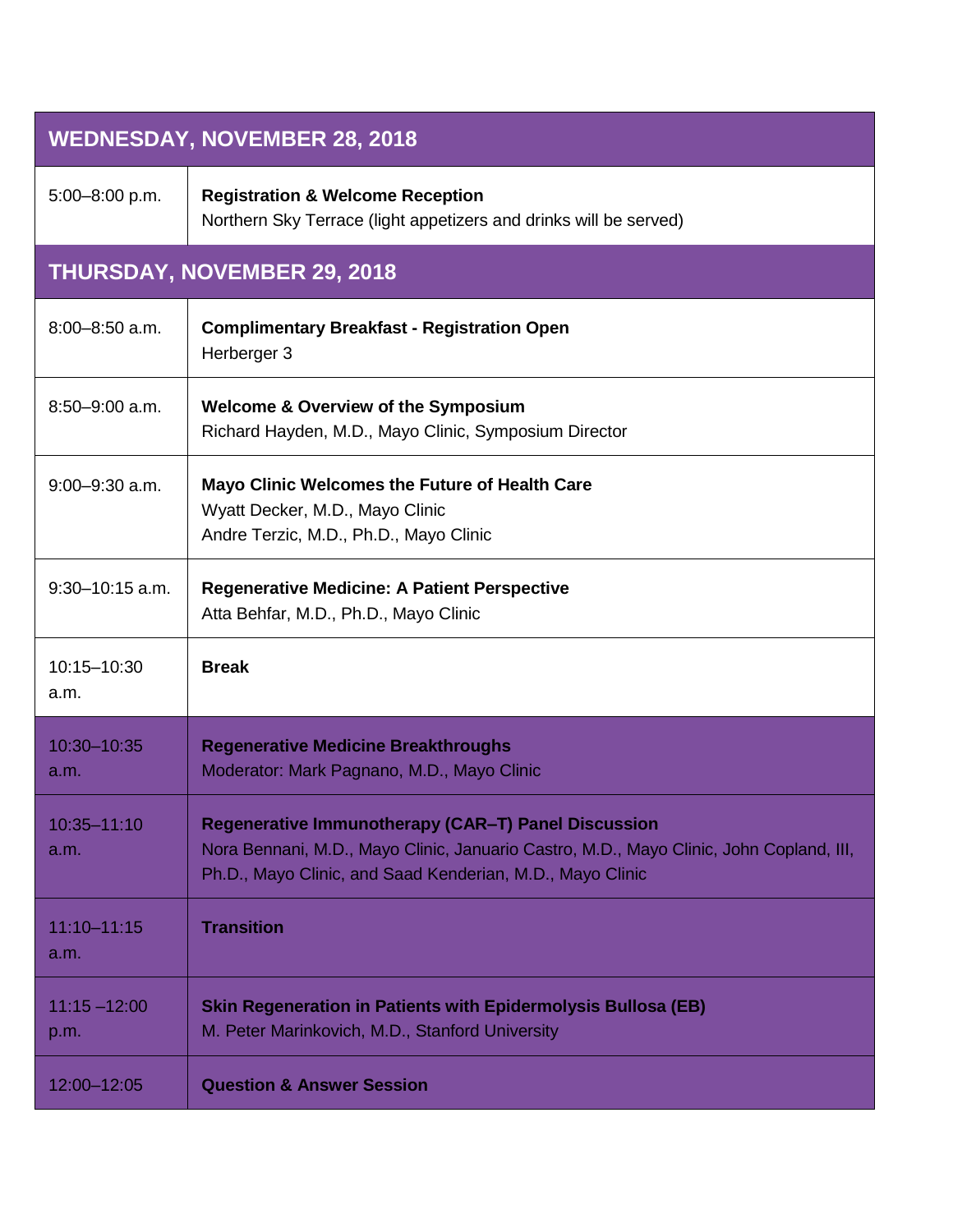| p.m.                |                                                                                                                                                                                                          |
|---------------------|----------------------------------------------------------------------------------------------------------------------------------------------------------------------------------------------------------|
| $12:05 - 1:00$ p.m. | Lunch<br><b>Northern Sky Terrace</b>                                                                                                                                                                     |
| $1:00 - 1:15$ p.m.  | <b>Prenatal Regenerative Intervention</b><br>Rodrigo Ruano, M.D., Ph.D., Mayo Clinic                                                                                                                     |
| $1:15 - 1:30$ p.m.  | <b>Regenerative Therapy in Pediatric Care</b><br>Timothy Nelson, M.D., Ph.D., Mayo Clinic                                                                                                                |
| $1:30 - 1:45$ p.m.  | <b>Question &amp; Answer Session</b>                                                                                                                                                                     |
| $1:45 - 1:50$ p.m.  | <b>Regenerative Intervention Spotlight Session</b><br>Moderators: Paul Andrews, M.D., Mayo Clinic                                                                                                        |
| $1:50 - 2:15$ p.m.  | Arizona: Larynx Regeneration–Surgical Innovation and Regenerative Science<br>Richard Hayden, M.D., Mayo Clinic and David Lott, M.D., Mayo Clinic                                                         |
| $2:15 - 2:40$ p.m.  | <b>Florida: The First 500 Patients–Regenerative Medicine Therapy Suites</b><br>Shane Shapiro, M.D., Mayo Clinic and Jennifer Arthurs, A.R.N.P., Mayo Clinic                                              |
| $2:40 - 2:50$ p.m.  | <b>Question &amp; Answer Session</b>                                                                                                                                                                     |
| 2:50-3:00 p.m.      | <b>Break</b>                                                                                                                                                                                             |
| $3:00 - 3:05$ p.m.  | <b>Rapid Fire Clinical Trials Session 1</b><br>Moderators: Atta Behfar, M.D., Mayo Clinic and David Lott, M.D., Mayo Clinic                                                                              |
| $3:05 - 3:10$ p.m.  | RECLAIM: A Phase I Safety and Feasibility Trial of REcycled CartiLage Auto/Allo<br><b>IMplantation for the Treatment and Repair of Focal Knee Cartilage Defects</b><br>Aaron Krych, M.D., Mayo Clinic    |
| $3:10-3:15$ p.m.    | <b>CELLTOP: Phase I Clinical Trial of Autologous Adipose Derived Mesenchymal</b><br>Stem Cells in the Treatment of Paralysis due to Traumatic Spinal Cord Injury<br>Mohammed Alvi, M.B.B.S., Mayo Clinic |
| $3:15 - 3:20$ p.m.  | A Phase I Study of Autologous Mesenchymal Stromal Cell Coated Fistula Plug in                                                                                                                            |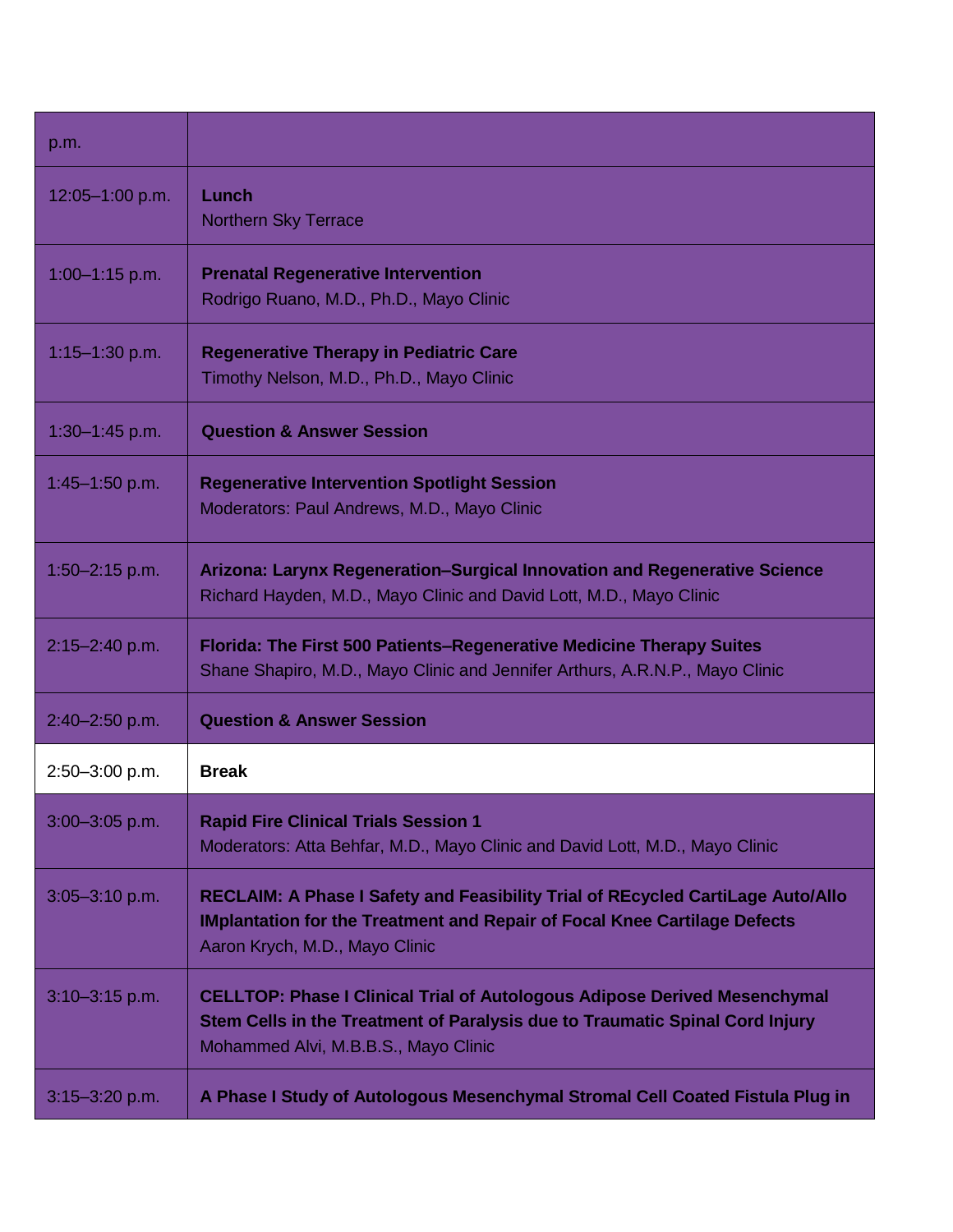|                           | <b>Patients with Rectovaginal Fistulizing Crohn's Disease</b><br>Amy Lightner, M.D., Mayo Clinic                                                                                  |
|---------------------------|-----------------------------------------------------------------------------------------------------------------------------------------------------------------------------------|
| $3:20 - 3:25$ p.m.        | Safety and Feasibility of Mesenchymal Stem Cell Therapy in Patient with Recent<br><b>Intracerebral Hemorrhage</b><br>Abba Zubair, M.D., Ph.D., Mayo Clinic                        |
| $3:25 - 3:50$ p.m.        | <b>Question &amp; Answer Session</b>                                                                                                                                              |
| $3:50 - 4:00$ p.m.        | <b>Adjourn</b>                                                                                                                                                                    |
| 4:00-7:00 p.m.            | <b>Conference Reception</b><br><b>Marshall Outpost Pavilion</b>                                                                                                                   |
| FRIDAY, NOVEMBER 30, 2018 |                                                                                                                                                                                   |
| $7:30-8:15$ a.m.          | <b>Complimentary Breakfast</b><br>Herberger 3                                                                                                                                     |
| $8:15 - 8:20$ a.m.        | <b>Welcome &amp; Overview of Day 2</b><br>Richard Hayden, M.D., Mayo Clinic                                                                                                       |
| $8:20 - 8:25$ a.m.        | <b>Accelerating Therapies to Application</b><br>Moderator: TBD - Mayo Clinic                                                                                                      |
| $8:25 - 8:55$ a.m.        | <b>Plenary Session: Balancing Safety &amp; Innovation for Regenerative</b><br><b>Medicine Therapies</b><br>Carolyn Yong, Ph.D., Office of Tissues and Advanced Therapies U.S. FDA |
| $8:55 - 9:15$ a.m.        | <b>Learning from Global Advancements in Regenerative Medicine:</b><br><b>The European Perspective</b><br>Daniel Saris, M.D., Ph.D., Mayo Clinic                                   |
| $9:15 - 9:35$ a.m.        | <b>Maximizing Your Industry Partnerships to Accelerate Therapies to Practice</b><br>Richard McFarland, Ph.D., M.D., ARMI BioFabUSA                                                |
| $9:35 - 9:50$ a.m.        | <b>Question &amp; Answer Session</b>                                                                                                                                              |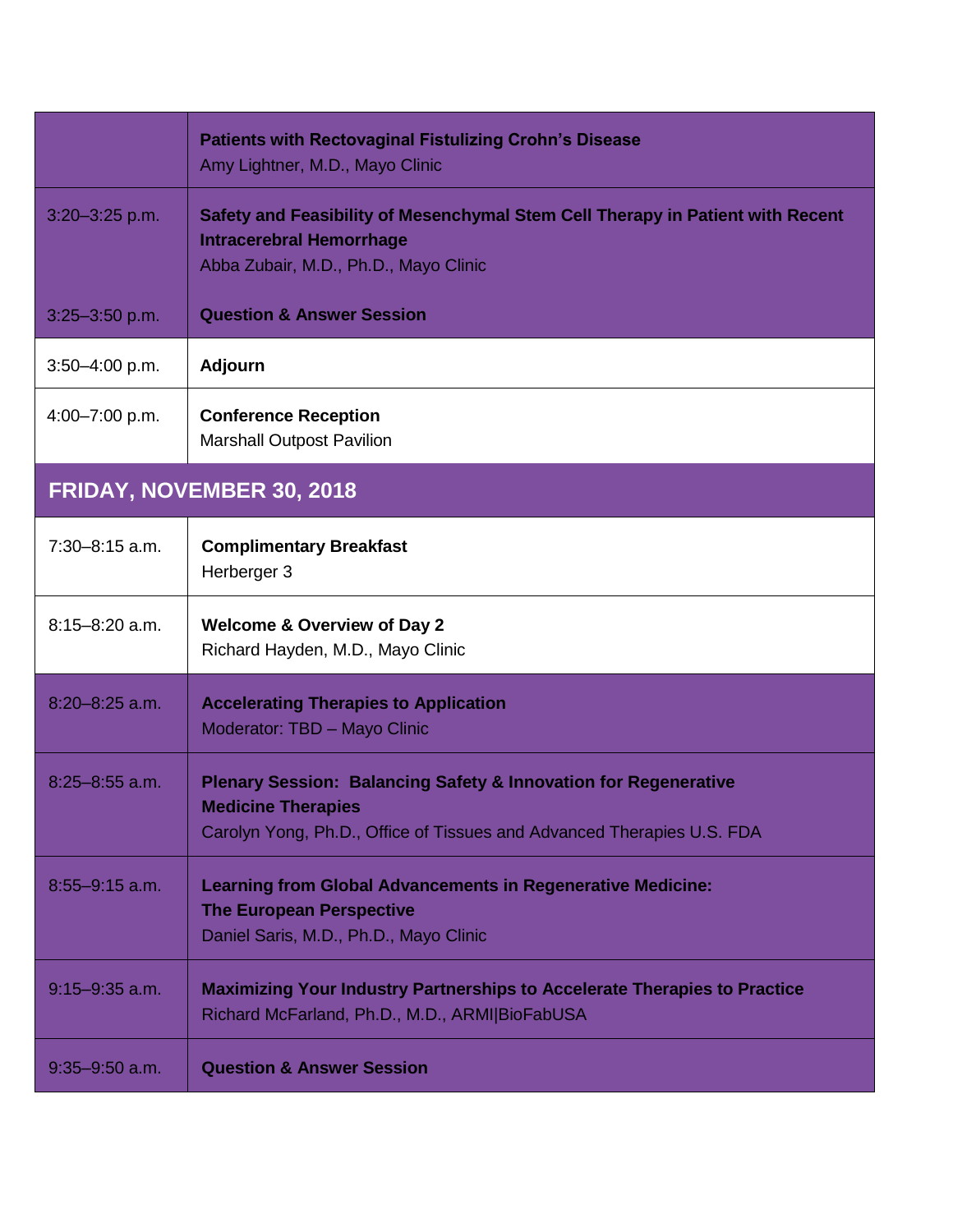| $9:50 - 10:00$ a.m.     | <b>Break</b>                                                                                                                                                                                                                                                       |
|-------------------------|--------------------------------------------------------------------------------------------------------------------------------------------------------------------------------------------------------------------------------------------------------------------|
| 10:00-10:35<br>a.m.     | <b>Early Stage Clinical Development</b><br>Timothy O'Brien, M.D., National University of Ireland, Ireland Regenerative Medicine<br>Institute (REMEDI)                                                                                                              |
| 10:35-10:45<br>a.m.     | <b>Question &amp; Answer Session</b>                                                                                                                                                                                                                               |
| $10:45 - 10:50$<br>a.m. | <b>Enterprise Translational Capabilities</b><br>Moderators: Atta Behfar, M.D., Mayo Clinic and William Morice, II, M.D., Ph.D., Mayo<br><b>Clinic</b>                                                                                                              |
| $10:50 - 11:25$<br>a.m. | <b>Product Development and Manufacturing Panel Discussion</b><br>Michael Yaszemski, M.D., Ph.D., Mayo Clinic<br>Mike Gustafson, Ph.D., Mayo Clinic<br>Jane Matsumoto, M.D., Mayo Clinic<br>Zachary Resch, Ph.D., Mayo Clinic<br>Pamela Vetter, M.B.A., Mayo Clinic |
|                         |                                                                                                                                                                                                                                                                    |
| 11:25-11:30<br>a.m.     | <b>Transition</b>                                                                                                                                                                                                                                                  |
| 11:30-11:35<br>a.m.     | <b>Enterprise Translation Capabilities Part 2</b><br>Moderator: Atta Behfar, M.D., Mayo Clinic                                                                                                                                                                     |
| 11:35–12:00<br>p.m.     | <b>Translation Into Practice Platforms Panel Discussion</b><br>Amy Lightner, M.D., Mayo Clinic<br>Danielle Grandjean, Ph.D., Mayo Clinic<br>Shane Shapiro, M.D., Mayo Clinic<br>Mark Wentworth, Mayo Clinic<br>Pamela Vetter, M.B.A., Mayo Clinic                  |
| 12:00-1:00 p.m.         | Lunch<br>Northern Sky Terrace                                                                                                                                                                                                                                      |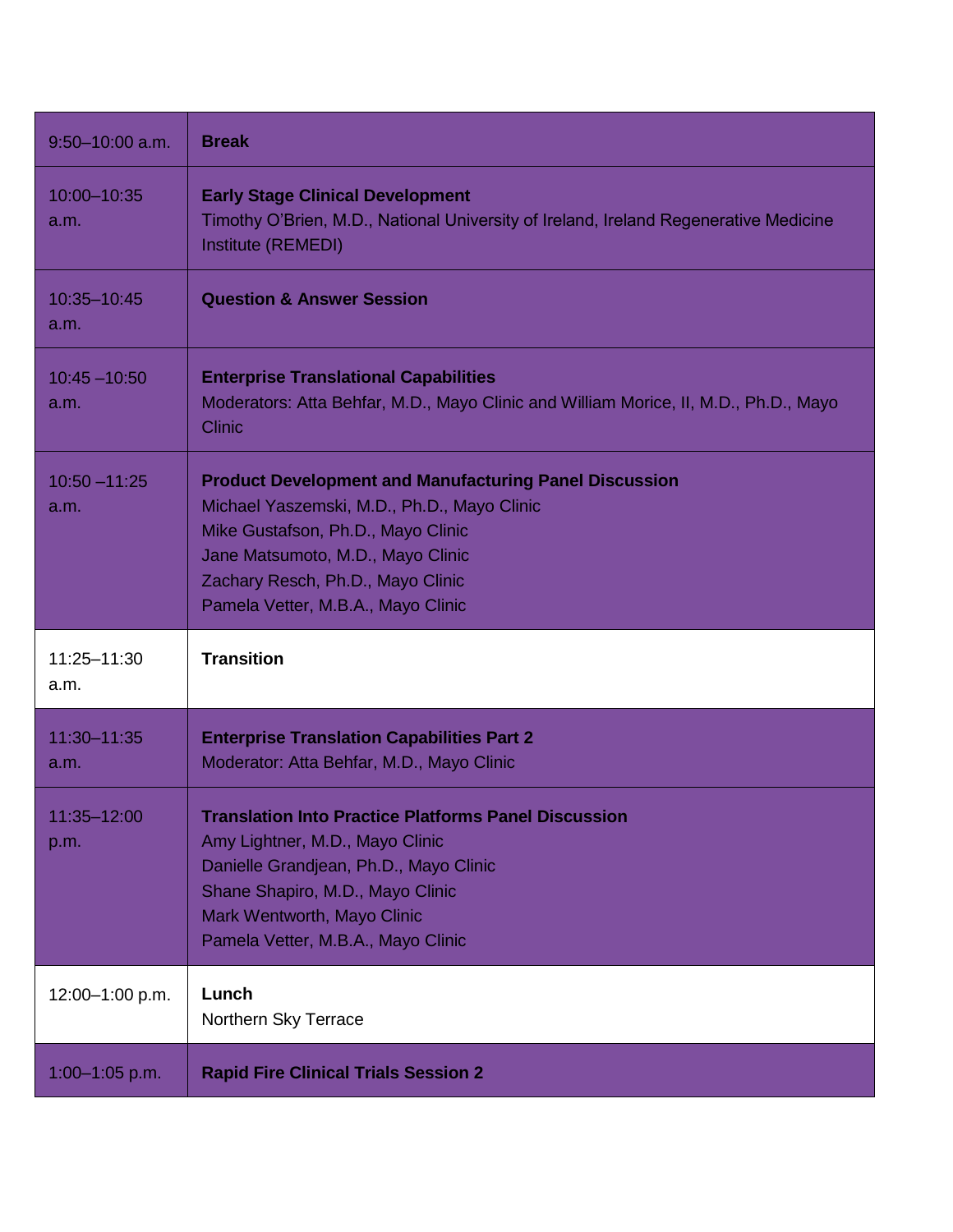|                    | Moderators: Atta Behfar, M.D., Mayo Clinic and David Lott, M.D., Mayo Clinic                                                                                                                                                                                                                       |
|--------------------|----------------------------------------------------------------------------------------------------------------------------------------------------------------------------------------------------------------------------------------------------------------------------------------------------|
| 1:05-1:10 p.m.     | A Phase II Study of Intrathecal Autologous Adipose-derived Mesenchymal<br><b>Stromal Cells for Amyotrophic Lateral Sclerosis</b><br>Nathan Staff, M.D., Ph.D., Mayo Clinic                                                                                                                         |
| $1:10-1:15$ p.m.   | Phase I Study of Autologous Mesenchymal Stem Cells in the Treatment of<br><b>Atherosclerotic Renal Artery Stenosis</b><br>Stephen Textor, M.D., Mayo Clinic                                                                                                                                        |
| $1:15 - 1:20$ p.m. | Double Blind, Phase I, Randomized, Parallel Group Study of Hip Decompression<br><b>Compared to Hip Decompression Supplemented at the Point of Care with</b><br>Adipose Derived Regenerative Cells for Bilateral Pre-Collapse Femoral Head<br><b>Osteonecrosis</b><br>Cody Wyles, M.D., Mayo Clinic |
| 1:20-1:25 p.m.     | A Study Evaluating Intraoperative Application of Platelet–Rich Plasma to the<br><b>Neurovascular Bundles During Nerve-Sparing Radical Prostatectomy: Initial</b><br><b>Technical Description and Prospective Early Postoperative Outcomes Analysis</b><br>Matthew Gettman, M.D., Mayo Clinic       |
| 1:25-1:30 p.m.     | <b>Regenerative Science and the Aging Face</b><br>Brittany Howard, M.D., Mayo Clinic                                                                                                                                                                                                               |
| $1:30 - 1:35$ p.m. | Advanced Biomarker Assessment of Adipose Derived Stem Cells and Fibroblasts<br>in Patients with and without Pelvic Organ Prolapse<br>Jeffrey Cornella, M.D., Mayo Clinic                                                                                                                           |
| $1:35 - 1:40$ p.m. | Human Skin Fibroblast and Lymphocyte-derived Induced Pluripotent Stem Cells<br>(iPS) and Their Use in Studying Alzheimer's Disease (AD) and Other<br><b>Neurodegenerative Disorders</b><br>Takahisa Kanekiyo, M.D., Ph.D., Mayo Clinic                                                             |
| $1:40 - 1:55$ p.m. | <b>Question &amp; Answer Session</b>                                                                                                                                                                                                                                                               |
| $1:55 - 2:15$ p.m. | <b>Break</b>                                                                                                                                                                                                                                                                                       |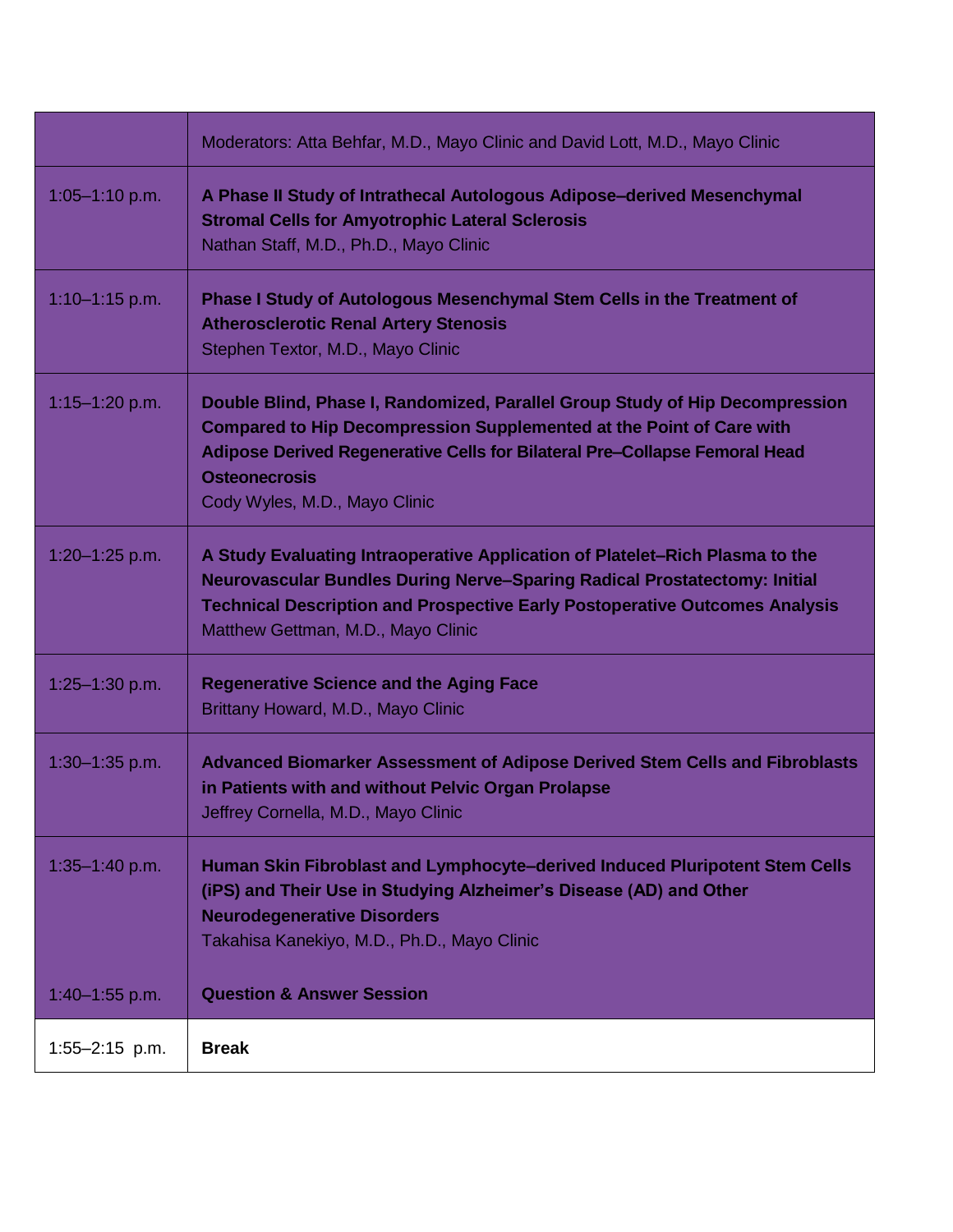| 2:15-2:20 p.m.                    | <b>Interactive How to Sessions</b><br>Moderator: Karen Hedin, Ph.D., Mayo Clinic                                                                                               |
|-----------------------------------|--------------------------------------------------------------------------------------------------------------------------------------------------------------------------------|
| $2:20 - 2:40$ p.m.                | How to Maximize Your Training Experience for a Research Scientist Career<br>Jennifer Westendorf, Ph.D., Mayo Clinic                                                            |
| 2:40-3:00 p.m.                    | <b>How to Maximize Your Regenerative Medicine Education</b><br>Saranya Wyles, M.D., Ph.D., Mayo Clinic                                                                         |
| $3:00 - 3:20$ p.m.                | How to Maximize Ethics-Based Decision Making in Regenerative Medicine<br>Zubin Master, Ph.D., Mayo Clinic                                                                      |
| $3:20 - 3:35$ p.m.                | <b>Question &amp; Answer Session</b>                                                                                                                                           |
| $3:35 - 3:40$ p.m.                | <b>Business Strategy and Innovation</b><br>Moderator: TBD - Mayo Clinic                                                                                                        |
| $3:40 - 4:25$ p.m.                | <b>Business Strategy in Regenerative Medicine Panel Discussion</b><br>Mark Koch, M.B.A., CPME, Mayo Clinic<br>James Rogers, III J.D., Mayo Clinic<br>Jade Sadosty, Mayo Clinic |
| 4:25-4:30 p.m.                    | <b>Adjourn</b>                                                                                                                                                                 |
| 4:30-6:00 p.m.                    | <b>Poster Session</b><br>Herberger 3 (appetizers and beverages will be served)                                                                                                 |
| <b>SATURDAY, DECEMBER 1, 2018</b> |                                                                                                                                                                                |
| $8:00 - 8:30$<br>a.m.             | <b>Complimentary Breakfast</b><br>Herberger 3                                                                                                                                  |
| $8:30 - 8:35$<br>a.m.             | <b>Welcome &amp; Overview of Day 3</b><br>Richard Hayden, M.D., Mayo Clinic                                                                                                    |
| $8:35 - 8:40$<br>a.m.             | <b>Regenerative Discoveries - Cellular Regenerative Medicine</b><br>Moderators: Anthony Windebank, M.D., Mayo Clinic and Guojun Bu, Ph.D., Mayo Clinic                         |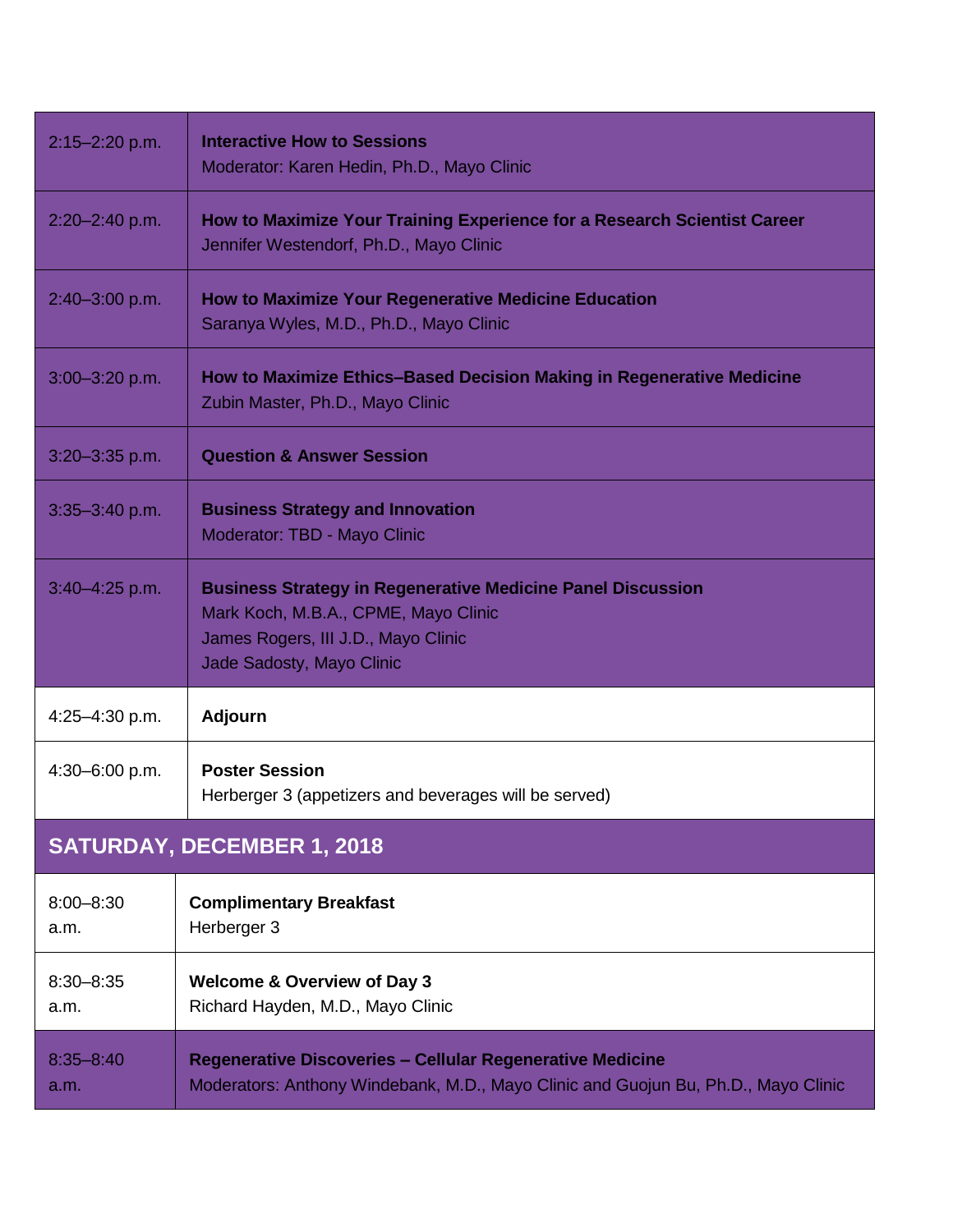| $8:40 - 8:50$          | <b>Discovery &amp; Regenerative Therapy Using iPSC Technology</b>                                                                                                                            |
|------------------------|----------------------------------------------------------------------------------------------------------------------------------------------------------------------------------------------|
| a.m.                   | Guojun Bu, Ph.D., Mayo Clinic                                                                                                                                                                |
| $8:50 - 9:00$          | <b>Systems Biology and Regenerative Medicine</b>                                                                                                                                             |
| a.m.                   | Xiaojun Tian, Ph.D., Arizona State University                                                                                                                                                |
| $9:00 - 9:10$          | <b>Metabolic Determinants of Stem Cell Fate</b>                                                                                                                                              |
| a.m.                   | Clifford Folmes, Ph.D., Mayo Clinic                                                                                                                                                          |
| $9:10 - 9:20$          | <b>Amnion Derived Stem-like Cells in Lung Repair</b>                                                                                                                                         |
| a.m.                   | Rebecca Lim, Ph.D., Monash University                                                                                                                                                        |
| $9:20 - 9:30$          | <b>Regenerative Endocrinology</b>                                                                                                                                                            |
| a.m.                   | Quinn Peterson, Ph.D., Mayo Clinic                                                                                                                                                           |
| $9:30 - 9:40$          | <b>Cell Therapy Approaches to Pediatric Brain Cancer</b>                                                                                                                                     |
| a.m.                   | Cynthia Wetmore, M.D., Ph.D., Phoenix Children's Hospital                                                                                                                                    |
| $9:40 - 9:50$<br>a.m.  | <b>Question &amp; Answer Session</b>                                                                                                                                                         |
| $9:50 - 10:00$<br>a.m. | <b>Break</b>                                                                                                                                                                                 |
|                        | Regenerative Discoveries - Acelluar & Tissue Engineering Approaches to<br><b>Regenerative Medicine</b><br>Moderators: Anthony Windebank, M.D., Mayo Clinic and Guojun Bu, Ph.D., Mayo Clinic |
| 10:00-10:10            | <b>Nanoparticle Based Strategies</b>                                                                                                                                                         |
| a.m.                   | Tony Hu, Ph.D., Arizona State University                                                                                                                                                     |
| 10:10-10:20            | <b>Extracellular Vesicles in Liver Injury Repair</b>                                                                                                                                         |
| a.m.                   | Tushar Patel, M.B. Ch.B., Mayo Clinic                                                                                                                                                        |
| 10:20-10:30            | <b>Disruptive Therapies in Regenerative Medicine</b>                                                                                                                                         |